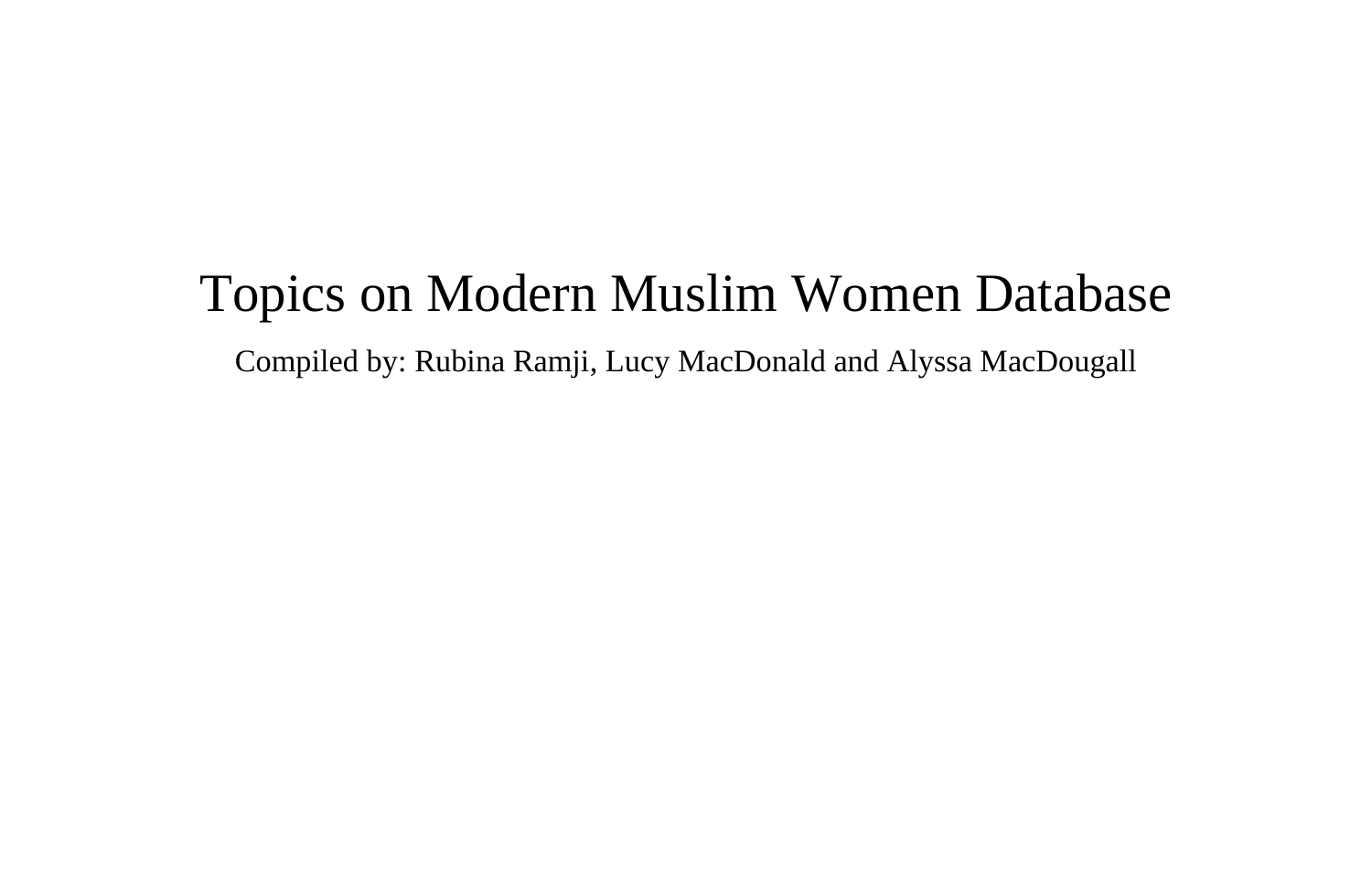| <b>Author (Surname, Name)</b>                      | <b>Date</b>       | <b>Article / Chapter Title</b>                                                                                                    | <b>Journal Title</b>                          | <b>Issue</b> | No.            | <b>Book Title</b>                                     | <b>Book editor(s)</b>                       | <b>Pages</b>      | <b>City and Publisher</b>                                              |
|----------------------------------------------------|-------------------|-----------------------------------------------------------------------------------------------------------------------------------|-----------------------------------------------|--------------|----------------|-------------------------------------------------------|---------------------------------------------|-------------------|------------------------------------------------------------------------|
| Abdulla, Rasha                                     | 2007              | Islam, jihad, and terrorism in post-9/11 Arabic<br>discussion boards                                                              | Journal of Computer-Mediated<br>Communication | 12           | 3              |                                                       |                                             | 1063-<br>1081     |                                                                        |
| Al-Azmeh, Aziz, and Effie<br><b>Fokas, Editors</b> | 2007              |                                                                                                                                   |                                               |              |                | Islam in Europe: Diversity,<br>Identity and Influence | Al-Azmeh, Aziz, and<br>Effie Fokas          | $\qquad \qquad -$ | Cambridge: Cambridge<br><b>University Press</b>                        |
| Albarghouthi, Ali                                  | 2012              | Authority and Repreentatino in North America:<br>The Ijtihad Criteria and the Construction of<br>New Religious Authority          | Journal of Islamic Law and Culture            | 13           | 1              |                                                       |                                             | 18-33             |                                                                        |
| Al-Huraibi, Nahla, and<br>Amanda Konradi           | 2012              | Second-Generation Yemeni American Women<br>at the Turn of the Century: Between Individual<br>Aspirations and Communal Commitments | Humanity & Society                            | 36           | $\overline{2}$ |                                                       |                                             | 117-144           |                                                                        |
| Alsultany, Evelyn                                  | 2007              | Selling American Diversity and Muslim<br>American Identity through Nonprofit<br>Advertising Post-9/11                             | <b>American Quarterly</b>                     | 59           | 3              |                                                       |                                             | 593-622           |                                                                        |
| Anderson, Jon W.                                   | 2013              | Online and Offline Continuities, Community<br>and Agency on the Internet                                                          | Cyber Orient                                  | 7            | 1              |                                                       |                                             |                   |                                                                        |
| Anderson, Jon W.                                   | 2005              | Wiring Up: The Internet Difference for Muslim<br>Networks                                                                         |                                               |              |                | <b>Muslim Networks from</b><br>Hajj to Hip Hop        | Cooke, Miriam, and<br>Bruce B. Lawrence     |                   | Chapel Hill & London:<br>252-263 University of North<br>Carolina Press |
| Arthur, Shawn                                      | 2002<br>(October) | Technophilia and Nature Religion: the Growth<br>of a Paradox                                                                      | Religion                                      | 32           | 4              |                                                       |                                             | 303-314           |                                                                        |
| Aziz, Taimoor, and Mbaye 2009<br>Lo                | (Fall)            | Muslim Marriage Goes Online: The Use of<br>Internet Matchmaking by American Muslims                                               | Journal of Religion and Popular<br>Culture    | 21           | 3              |                                                       |                                             | ——                | Toronto: University of<br><b>Toronto Press</b>                         |
| <b>Barker, Eileen</b>                              | 2005              | Crossing the boundary: New challenges to<br>religious authority and control as a<br>consequence of access to the Internet         |                                               |              |                | Religion and Cyberspace                               | Højsgaard, Morten T.,<br>and Margit Warburg | 67-85             | London & New York:<br>Routledge                                        |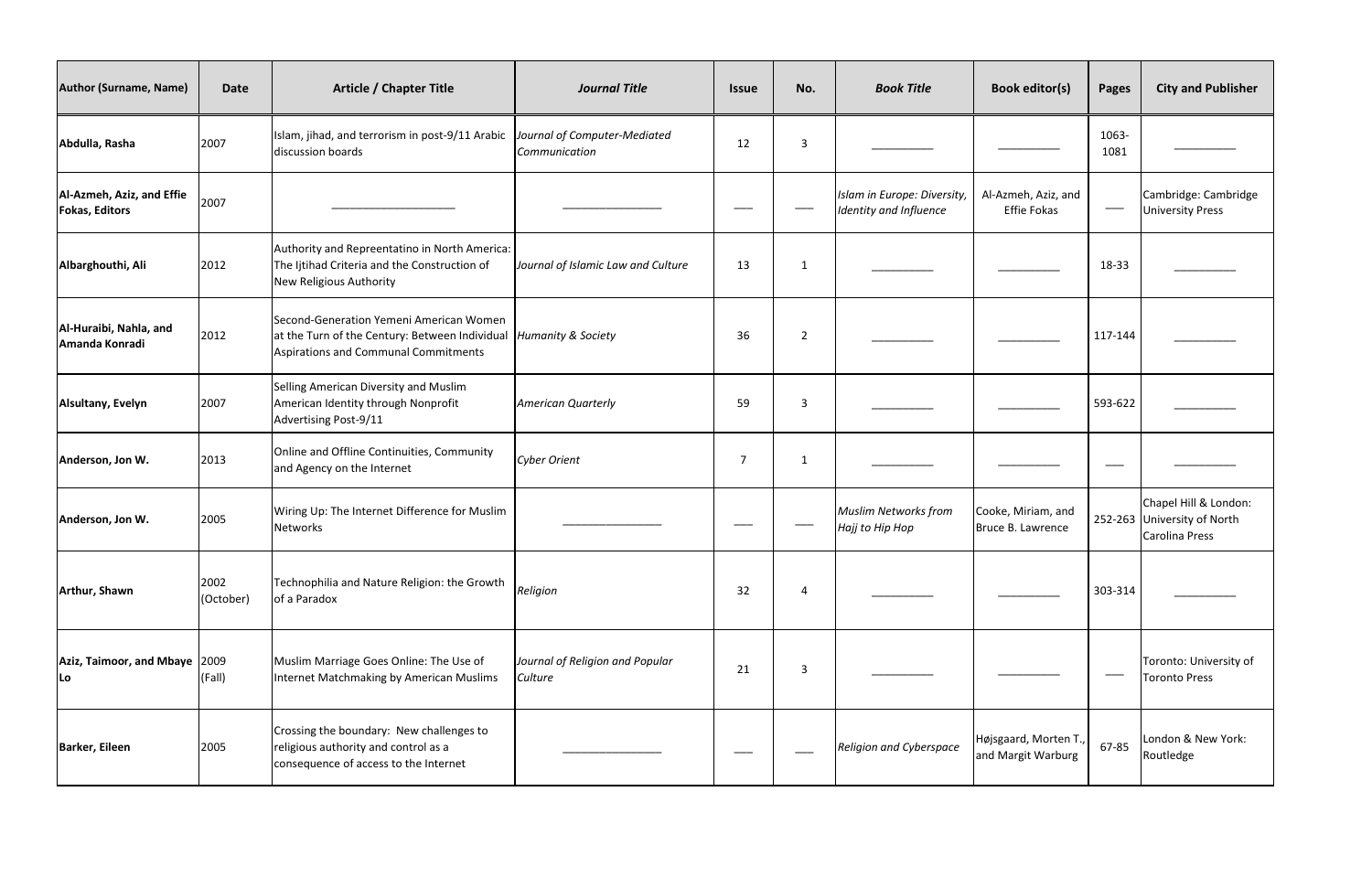| <b>Author (Surname, Name)</b> | <b>Date</b>      | <b>Article / Chapter Title</b>                                                                                         | <b>Journal Title</b>                                                                                                | <b>Issue</b> | No.            | <b>Book Title</b>                                                                                                        | <b>Book editor(s)</b>                                                               | <b>Pages</b> | <b>City and Publisher</b>                                              |
|-------------------------------|------------------|------------------------------------------------------------------------------------------------------------------------|---------------------------------------------------------------------------------------------------------------------|--------------|----------------|--------------------------------------------------------------------------------------------------------------------------|-------------------------------------------------------------------------------------|--------------|------------------------------------------------------------------------|
| <b>Beyer, Peter</b>           | 2005<br>(Spring) | Religious identity and educational attainment<br>among recent immigrants to Canada: Gender,<br>age, and 2nd generation | Journal of International Migration and<br>Integration / Revue de l'integration et<br>de la migration internationale | 6            | $\overline{2}$ |                                                                                                                          |                                                                                     | 177-199      |                                                                        |
| Bilici, Mucahit               | 2011             | Homeland Insecurity: How Immigrant Muslims<br>Naturalize America in Islam                                              | Comparative Studies in Society and<br>History: An International Quarterly                                           | 53           | 3              |                                                                                                                          |                                                                                     | 595-622      |                                                                        |
| <b>Boyd, Danah</b>            | 2008             | How Can Qualitative Internet Researchers<br>Define the Boundaries of Their Projects: A<br>Response to Christine Hine   |                                                                                                                     |              |                | Internet Inquiry:<br><b>Conversations About</b><br>Method                                                                | Markham, Annette,<br>and Nancy Baym                                                 | 26-32        | Los Angeles: Sage                                                      |
| Brasher, Brenda E.            | 2001             |                                                                                                                        |                                                                                                                     |              |                | <b>Give Me That Online</b><br>Religion                                                                                   |                                                                                     |              | San Francisco: Jossey-<br><b>Bass</b>                                  |
| <b>Brouwer, Lenie</b>         | 2004             | Dutch-Muslims on the Internet: A New<br><b>Discussion Platform</b>                                                     | Journal of Muslim Minority Affairs                                                                                  | 24           | 1              |                                                                                                                          |                                                                                     | 47-55        |                                                                        |
| <b>Brouwer, Lenie</b>         | 2009             | The Internet as a Vehicle of Empowerment:<br>Dutch Moroccan Youths on the Islam Debate                                 |                                                                                                                     |              |                | In-Between Spaces:<br><b>Christian and Muslim</b><br>Minorities in Transition in<br><b>Europe and the Middle</b><br>East | Timmerman,<br>Christiane, Johan<br>Leman, Hannelore<br>Roos, and Barbara<br>Segaert |              | 219-229 Brussels: P.I.E. Peter Lang                                    |
| <b>Brouwer, Lenie</b>         | 2004<br>(April)  | Dutch-Muslims on the Internet: A New<br><b>Discussion Platform</b>                                                     | Journal of Muslim Minority Affairs                                                                                  | 24           | $\mathbf{1}$   |                                                                                                                          |                                                                                     | 47-55        |                                                                        |
| <b>Bunt, Gary</b>             | 2009             |                                                                                                                        |                                                                                                                     |              |                | iMuslims: Rewiring the<br>House of Islam                                                                                 |                                                                                     |              | Chapel Hill: University of<br>North Carolina Press                     |
| <b>Bunt, Gary</b>             | 2006             | Towards an Islamic Information Revolution?                                                                             |                                                                                                                     |              |                | Muslims and the News<br>Media                                                                                            | Poole, Elizabeth, and<br>John E. Richardson                                         | 153-164      | London & New York: I.B.<br>Tauris                                      |
| <b>Bunt, Gary</b>             | 2005             | Defining Islamic Interconnectivity                                                                                     |                                                                                                                     |              |                | <b>Muslim Networks from</b><br>Hajj to Hip Hop                                                                           | Miriam Cooke, Bruce<br>B. Lawrence                                                  |              | Chapel Hill & London:<br>235-251 University of North<br>Carolina Press |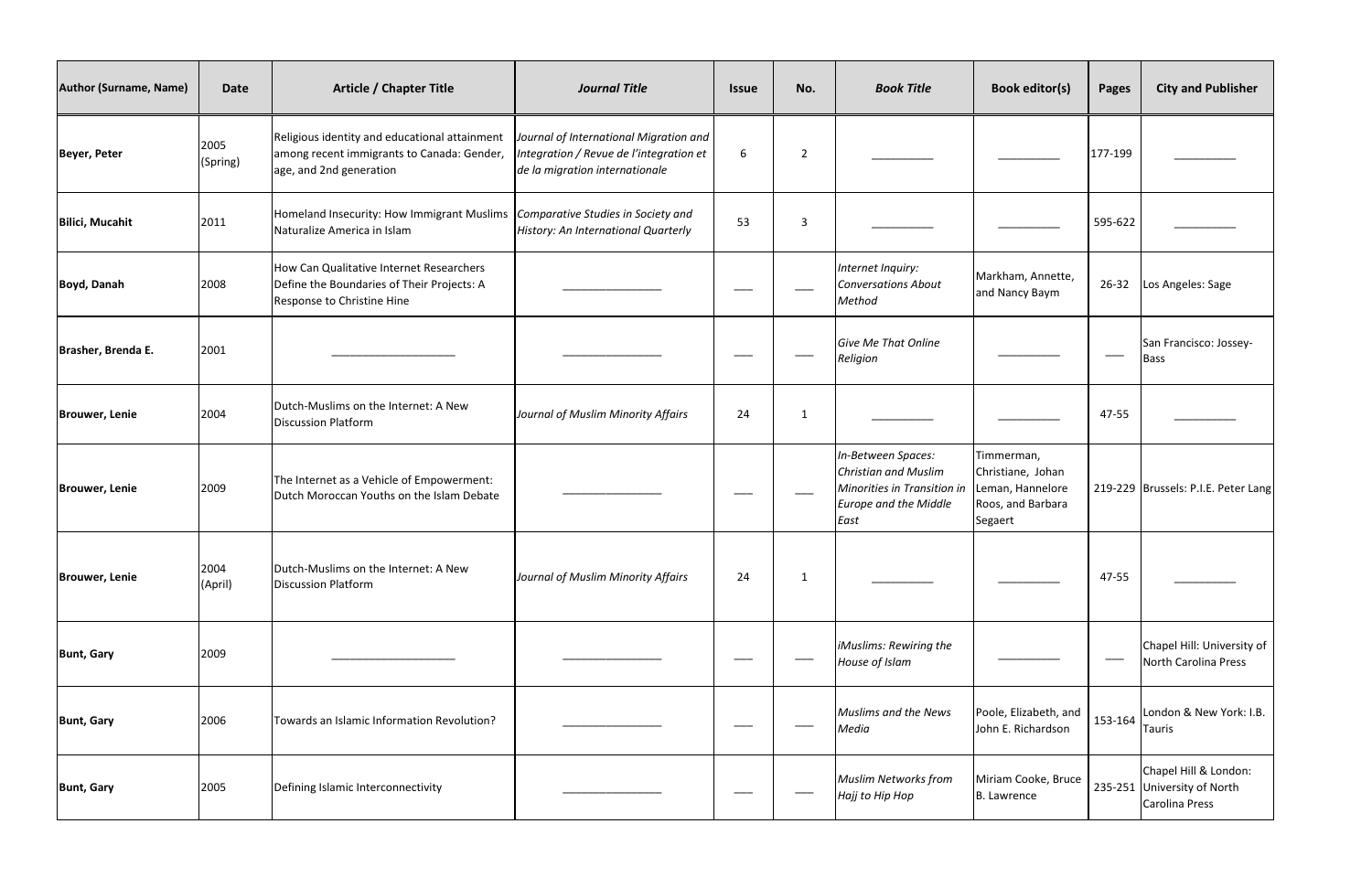| <b>Author (Surname, Name)</b>                                 | <b>Date</b>      | <b>Article / Chapter Title</b>                                                                                     | <b>Journal Title</b>                           | <b>Issue</b> | No.            | <b>Book Title</b>                                                                             | <b>Book editor(s)</b>                       | <b>Pages</b>  | <b>City and Publisher</b>                                                    |
|---------------------------------------------------------------|------------------|--------------------------------------------------------------------------------------------------------------------|------------------------------------------------|--------------|----------------|-----------------------------------------------------------------------------------------------|---------------------------------------------|---------------|------------------------------------------------------------------------------|
| <b>Bunt, Gary</b>                                             | 2003             | Islam Interactive: Mediterranean Islamic<br>Expression on the World Wide Web                                       |                                                |              |                | <b>Shaping the Current</b><br><b>Islamic Reformation</b>                                      | Roberson, B. A.                             | 164-186       | London & Portland, OR:<br><b>Frank Cass</b>                                  |
| <b>Bunt, Gary</b>                                             | 2003             |                                                                                                                    |                                                |              |                | Islam in the Digital Age: E-<br>Jihad, Online Fatwas and<br>Cyber Islamic<br>Environments     |                                             |               | London & Sterling,<br>Virginia: Pluto Press                                  |
| <b>Bunt, Gary</b>                                             | 2000             |                                                                                                                    |                                                |              |                | Virtually Islamic:<br>Computer-mediated<br>Communication and<br>Cyber Islamic<br>Environments |                                             |               | Cardiff: University of<br><b>Wales Press</b>                                 |
| Campbell, Heidi A.                                            | 2012<br>(March)  | Understanding the Relationship between<br>Religion Online and Offline in a Networked<br>Society                    | Journal of the American Academy of<br>Religion | 80           | $\overline{2}$ |                                                                                               |                                             | 64-93         |                                                                              |
| Campbell, Heidi A.                                            | 2007             | Who's Got the Power? Religious Authority and  Journal of Computer-Mediated<br>the Internet                         | Communication                                  | 12           | 3              |                                                                                               |                                             | 1043-<br>1062 |                                                                              |
| Campbell, Heidi A.                                            | 2005             |                                                                                                                    |                                                |              |                | <b>Exploring Religious</b><br>Community Online: We<br>are One in the Network                  |                                             |               | New York: Peter Lang<br>Publishing                                           |
| <b>Cooke, Miriam and Bruce</b><br><b>B. Lawrence, Editors</b> | 2005             |                                                                                                                    |                                                |              |                | <b>Muslim Networks from</b><br>Hajj to Hip Hop                                                |                                             |               | Chapel Hill & London:<br>University of North<br>Carolina Press               |
| Dawson, Lorne L.                                              | 2005             | The Mediation of Religious Experience in<br>Cyberspace                                                             |                                                | ———          |                | Religion and Cyberspace                                                                       | Højsgaard, Morten T.,<br>and Margit Warburg | 15-37         | London & New York:<br>Routledge                                              |
| Dickson, Rory                                                 | 2009<br>(July 1) | The Tablighi Jama'at in Southwestern Ontario:<br>Making Muslim Identities and Networks in<br>Canadian Urban Spaces | Contemporary Islam                             | 3            | $\overline{2}$ |                                                                                               |                                             | 99-112        |                                                                              |
| Dossa, Parin                                                  | 2009             |                                                                                                                    |                                                | ----         |                | Racialized Bodies,<br>Disabling Worlds: Storied<br>Lives of Immigrant<br>Muslim Women         |                                             | ——            | Toronto: University of<br><b>Toronto Press</b>                               |
| Eickelman, Dale F. and Jon<br>W. Anderson, Editors            | 1999             |                                                                                                                    |                                                |              |                | New Media in the Muslim<br><b>World: The Emerging</b><br><b>Public Sphere</b>                 |                                             |               | <b>Bloomington &amp;</b><br>Indianapolis: Indiana<br><b>University Press</b> |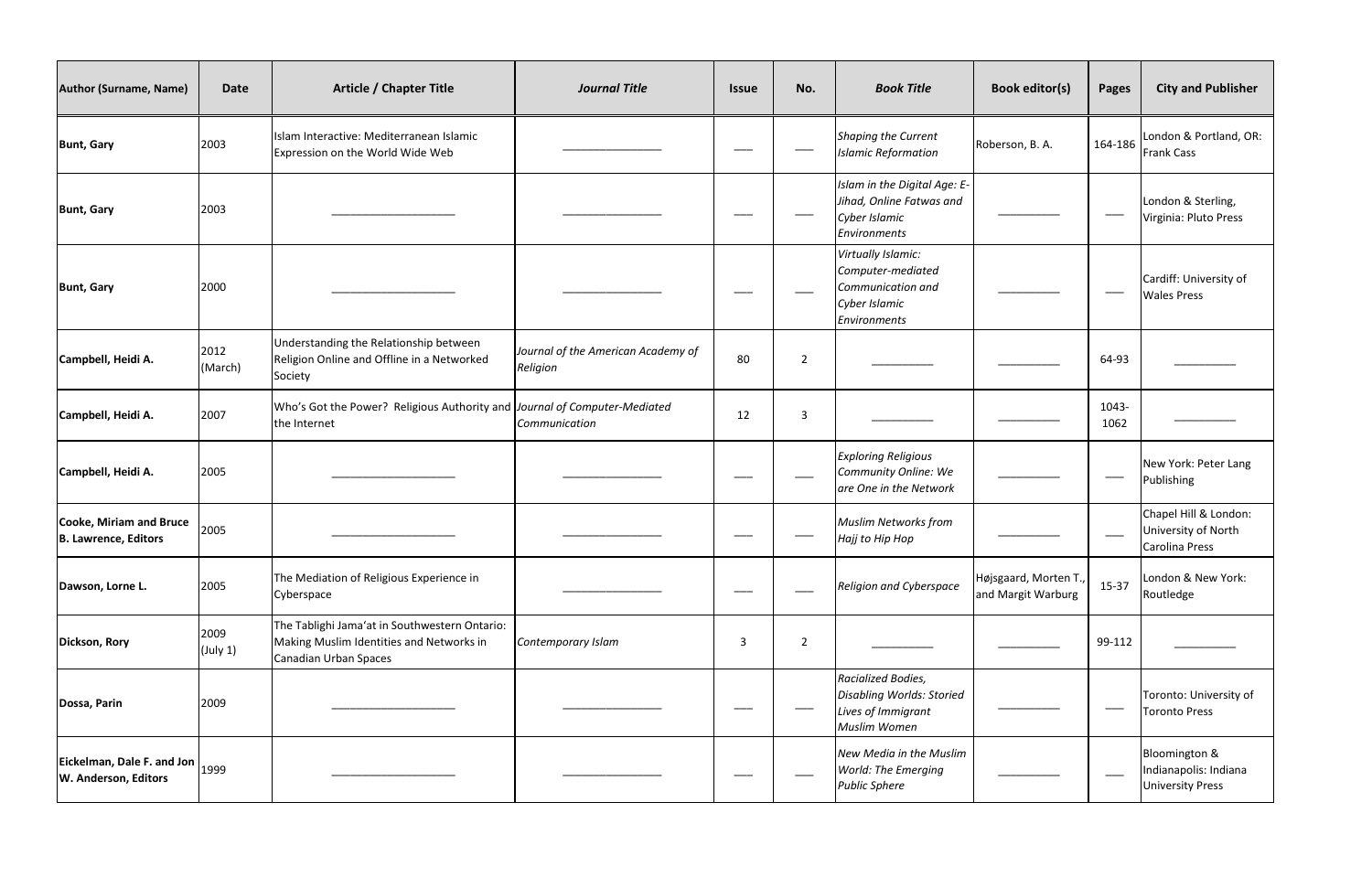| <b>Author (Surname, Name)</b>                                         | <b>Date</b>           | <b>Article / Chapter Title</b>                                                                             | <b>Journal Title</b>                          | <b>Issue</b> | No.     | <b>Book Title</b>                                                             | <b>Book editor(s)</b>                                  | <b>Pages</b>  | <b>City and Publisher</b>                                                    |
|-----------------------------------------------------------------------|-----------------------|------------------------------------------------------------------------------------------------------------|-----------------------------------------------|--------------|---------|-------------------------------------------------------------------------------|--------------------------------------------------------|---------------|------------------------------------------------------------------------------|
| Eickelman, Dale F.                                                    | 1999                  | <b>Redefining Muslim Publics</b>                                                                           |                                               |              |         | New Media in the Muslim<br><b>World: The Emerging</b><br><b>Public Sphere</b> | Eickelman, Dale F.,<br>and Jon W. Anderson             | $1 - 18$      | <b>Bloomington &amp;</b><br>Indianapolis: Indiana<br><b>University Press</b> |
| Einstein, Mara                                                        | 2011                  | The Evolution of Religious Branding                                                                        | Social Compass                                | 58           | 3       |                                                                               |                                                        | 331-338       |                                                                              |
| Einstein, Mara and Joe<br><b>Rollins</b>                              | 2010<br>(Fall/Winter) | Market                                                                                                     | <b>Women's Studies Quarterly</b>              | 38           | $3 - 4$ |                                                                               |                                                        | 13-20         | New York: Feminist Press<br>at the City University of<br><b>New York</b>     |
| <b>Ess, Charles</b>                                                   | 2007                  | Cross-cultural Perspectives on Religion and<br>Computer-mediated Communication                             | Journal of Computer-Mediated<br>Communication | 12           | 3       |                                                                               |                                                        | 939-955       |                                                                              |
| Friedman, Elisabeth Jay                                               | 2005<br>(Autumn)      | The Reality of Virtual Reality: The Internet and<br>Gender Equality Advocacy in Latin America              | Latin American Politics and Society           | 47           | 3       |                                                                               |                                                        | $1 - 34$      |                                                                              |
| Fukamizu, Kenshin                                                     | 2007                  | Internet Use Among Religious Followers:<br>Religious Postmodernism in Japanese<br><b>Buddhism</b>          | Journal of Computer-Mediated<br>Communication | 12           | 3       |                                                                               |                                                        | 977-998       |                                                                              |
| Hadden, Jeffrey K. and<br>Douglas E. Cowan, Editors                   | 2000                  |                                                                                                            |                                               |              |         | Religion on the Internet:<br><b>Research Prospects and</b><br>Promises        | Hadden, Jeffrey K.<br>and Douglas E.<br>Cowan, Editors | ——            | New York: Elsevier<br>Science Inc.                                           |
| Hamdan, Amani                                                         | 2007<br>(April 1)     | Arab Muslim Women in Canada: The Untold<br>Narratives                                                      | Journal of Muslim Minority Affairs            | 21           | 1       |                                                                               |                                                        | 133-154       |                                                                              |
| Hamdani, Daood                                                        | 2006                  | Engaging Muslim Women: Issues and Needs                                                                    | Canadian Council of Muslim Women<br>(CCMW)    | ——           |         |                                                                               |                                                        | $3 - 50$      | Toronto: Canadian<br><b>Council of Muslim</b><br>Women                       |
| Hamdani, Daood                                                        | 2004                  | Muslim Women: Beyond Perceptions                                                                           | Canadian Council of Muslim Women<br>(CCMW)    | ——           |         |                                                                               |                                                        |               | Toronto: Canadian<br>Council of Muslim<br>Women                              |
| Hashim, Noor Hazarina,<br>Jamie Murphy, and<br>Nazlida Muhamad Hashim | 2007                  | Islam and Online Imagery on Malaysian Tourist  Journal of Computer-Mediated<br><b>Destination Websites</b> | Communication                                 | 12           | 3       |                                                                               |                                                        | 1082-<br>1102 |                                                                              |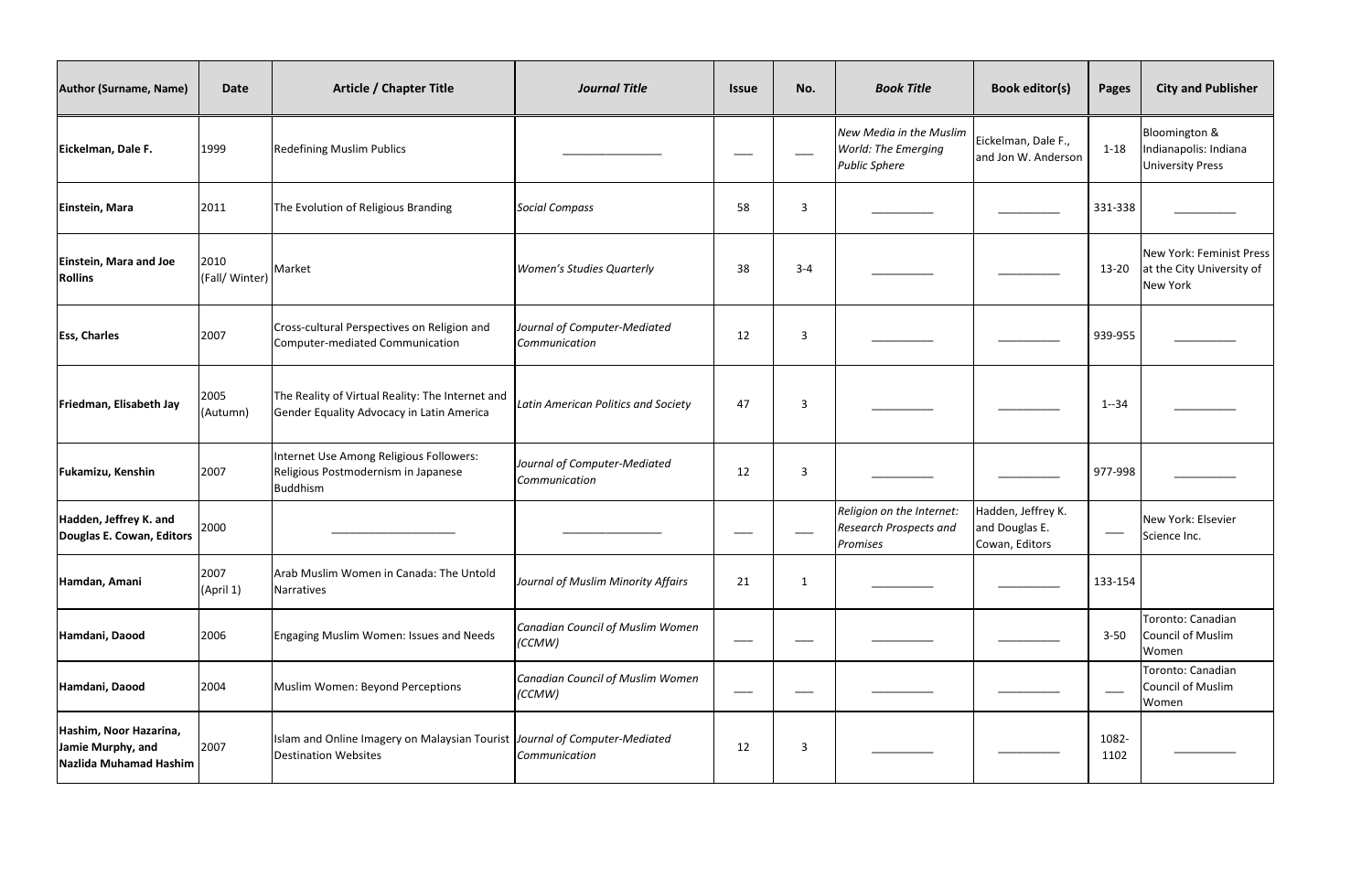| <b>Author (Surname, Name)</b>                               | <b>Date</b>         | <b>Article / Chapter Title</b>                                                                                            | <b>Journal Title</b>                       | <b>Issue</b>      | No.            | <b>Book Title</b>                                                        | <b>Book editor(s)</b>                       | <b>Pages</b>      | <b>City and Publisher</b>                      |
|-------------------------------------------------------------|---------------------|---------------------------------------------------------------------------------------------------------------------------|--------------------------------------------|-------------------|----------------|--------------------------------------------------------------------------|---------------------------------------------|-------------------|------------------------------------------------|
| <b>Helland, Christopher</b>                                 | 2008<br>(Summer)    | The Megachurch and the Mainline: Remaking<br>Religious Tradition in the Twenty-first Century                              | Canadian Journal of Sociology              | 33                | $\overline{2}$ |                                                                          |                                             | 477-479           |                                                |
| <b>Helland, Christopher</b>                                 | 2007                | Diaspora on the Electronic Frontier: Developing Journal of Computer-Mediated<br>Virtual Connections with Sacred Homelands | Communication                              | 12                | 3              |                                                                          |                                             | 956-976           |                                                |
| <b>Helland, Christopher</b>                                 | 2006<br>(October 1) | Using the Internet for Religious Studies<br>Research: An Introduction                                                     | Religious Studies Review                   | 32                | 4              |                                                                          |                                             | 215-216           |                                                |
| <b>Helland, Christopher</b>                                 | 2006<br>(October 1) | Websites for the Study of New Religious<br>Movements                                                                      | Religious Studies Review                   | 32                | 4              |                                                                          |                                             | 222-223           |                                                |
| <b>Herring, Debbie</b>                                      | 2005                | Virtual as Contextual: A Net News Theology                                                                                |                                            |                   |                | Religion and Cyberspace                                                  | Højsgaard, Morten T.,<br>and Margit Warburg | 149-165           | London & New York:<br>Routledge                |
| Hill-Smith, Connie                                          | 2009<br>(Summer)    | Cyberpilgrimage: A Study of Authenticity,<br>Presence and Meaning in Online Pilgrimage<br>Experiences                     | Journal of Religion and Popular<br>Culture | 21                | $\overline{2}$ |                                                                          |                                             | 271-275           | Toronto: University of<br><b>Toronto Press</b> |
| Hine, Christine, Editor                                     | 2005                |                                                                                                                           |                                            |                   |                | Virtual Methods: Issues in<br>Social Research on the<br>Internet         | Hine, Christine                             |                   | Oxford & New York: Berg                        |
| Hine, Christine                                             | 2000                |                                                                                                                           |                                            | $\qquad \qquad -$ |                | Virtual Ethnography                                                      |                                             | $\qquad \qquad -$ | London & Thousand<br>Oaks: Sage                |
| Højsgaard, Morten T.                                        | 2005                | Cyber-religion: On the Cutting Edge Between<br>the Virtual and the Real                                                   |                                            |                   |                | <b>Religion and Cyberspace</b>                                           | Højsgaard, Morten T.<br>and Margit Warburg  | $50 - 63$         | London & New York:<br>Routledge                |
| Højsgaard, Morten T., and<br><b>Margit Warburg, Editors</b> | 2005                |                                                                                                                           |                                            |                   |                | Religion and Cyberspace                                                  | Højsgaard, Morten T.,<br>and Margit Warburg | $\hspace{0.05cm}$ | London & New York:<br>Routledge                |
| Howard, Robert Glenn,<br><b>Editor</b>                      | 2011                |                                                                                                                           |                                            |                   |                | Network Apocalypse:<br>Visions of the End in an<br>Age of Internet Media | Howard, Robert<br>Glenn                     |                   | <b>Sheffield Phoenix Press</b>                 |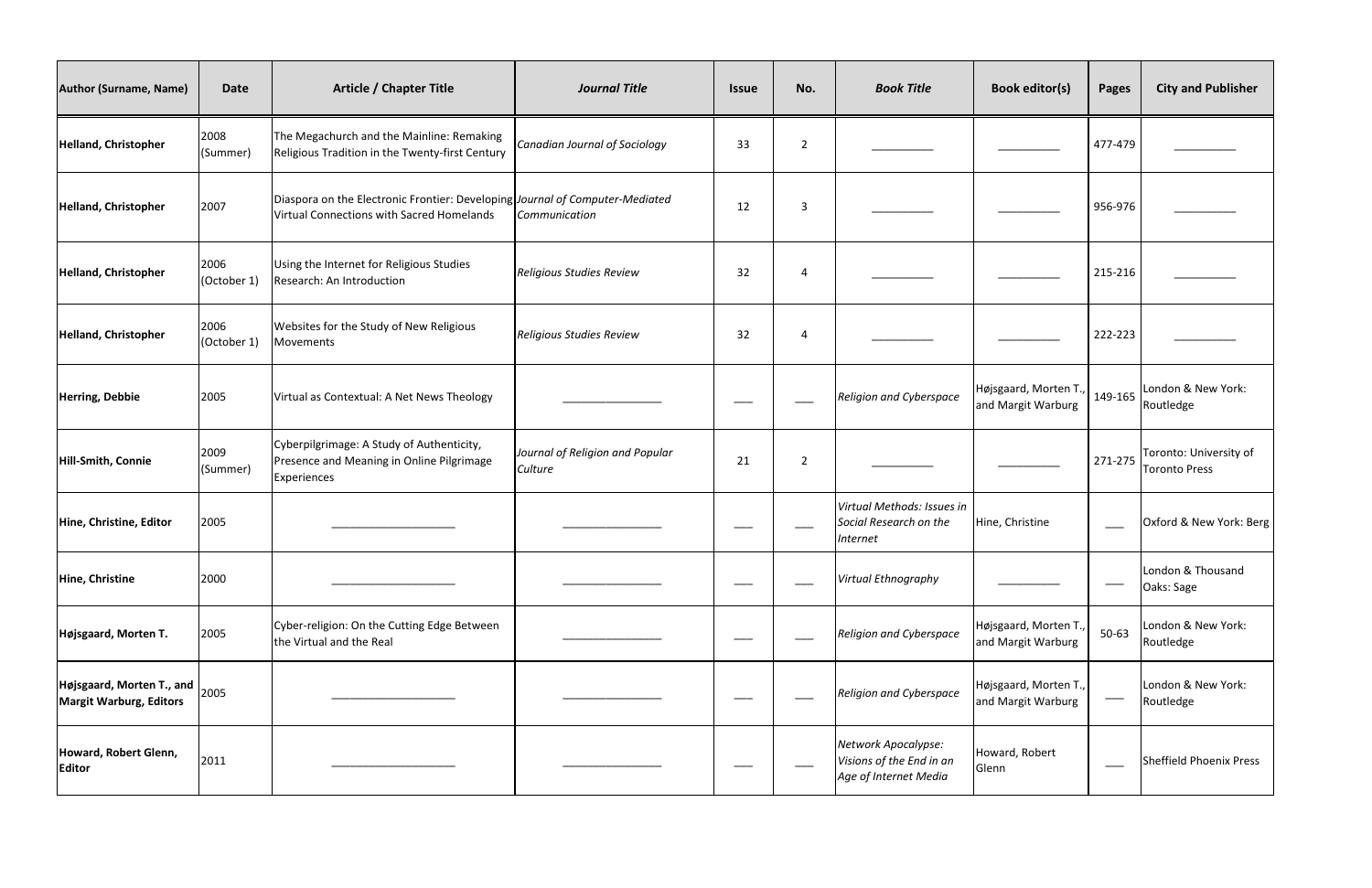| <b>Author (Surname, Name)</b>                                  | <b>Date</b>        | <b>Article / Chapter Title</b>                                                                                    | <b>Journal Title</b>                                            | <b>Issue</b> | No.            | <b>Book Title</b>                                                                             | <b>Book editor(s)</b>                       | <b>Pages</b>  | <b>City and Publisher</b>           |
|----------------------------------------------------------------|--------------------|-------------------------------------------------------------------------------------------------------------------|-----------------------------------------------------------------|--------------|----------------|-----------------------------------------------------------------------------------------------|---------------------------------------------|---------------|-------------------------------------|
| Hutchings, Tim                                                 | 2007               | Creating Church Online: A Case-Study<br>(December 1) Approach to Religious Experience                             | Studies in World Christianity                                   | 13           | 3              |                                                                                               |                                             | 243-260       |                                     |
| <b>Introvigne, Massimo</b>                                     | 2005               | A Symbolic Universe: Information Terrorism<br>and New Religions in Cyberspace                                     |                                                                 |              |                | Religion and Cyberspace                                                                       | Højsgaard, Morten T.,<br>and Margit Warburg | 102-117       | London & New York:<br>Routledge     |
| Jacobs, Stephen                                                | 2007               | Virtually Sacred: The Performance of<br>Asynchronous Cyber-rituals in Online Spaces                               | Journal of Computer-Mediated<br>Communication                   | 12           | 3              |                                                                                               |                                             | 1103-<br>1121 |                                     |
| Jakobsh, Doris                                                 | 2006<br>(October)  | Understanding Religion and Cyberspace: What<br>Have We Learned, What Lies Ahead?                                  | Religious Studies Review                                        | 32           | 4              |                                                                                               |                                             | 237-242       |                                     |
| Jensen, Tina Gudrun                                            | 2011               | Context, Focus and New Perspectives in the<br><b>Study of Muslim Religiosity</b>                                  | <b>Ethnic and Racial Studies</b>                                | 34           | 7              |                                                                                               |                                             | 1152-<br>1167 |                                     |
| Karaflogka, Anastasia                                          | 2006               |                                                                                                                   |                                                                 |              |                | E-religion: A Critical<br><b>Appraisal of Religious</b><br>Discourse on the World<br>Wide Web |                                             |               | London & Oakville:<br>Equinox       |
| Karaflogka, Anastasia                                          | 2002<br>(October)  | Religious Discourse and Cyberspace                                                                                | Religion                                                        | 32           | 4              |                                                                                               |                                             | 279-291       |                                     |
| Karam, Vanessa, Olivia<br>Samad, and Ani<br>Zonneveld, Editors | 2011               |                                                                                                                   |                                                                 |              |                | <b>Progressive Muslim</b><br>Identities : Personal<br>Stories from the U.S. and<br>Canada     |                                             |               | West Hollywood: Oracle<br>Releasing |
| Karim, Karim Haiderali                                         | 2009<br>(February) | Changing Perceptions of Islamic Authority<br>among Muslims in Canada, the United States<br>and the United Kingdom | IRPP Choices [Institut for Research on<br><b>Public Policy]</b> | 15           | $\overline{2}$ |                                                                                               |                                             | 87-101        |                                     |
| Kawabata, Akira, and<br>Takanori Tamura                        | 2007               | Online-religion in Japan: Websites and<br>Religious Counseling from a Comparative Cross-<br>cultural Perspective  | Journal of Computer-Mediated<br>Communication                   | 12           | 3              |                                                                                               |                                             | 999-1019      |                                     |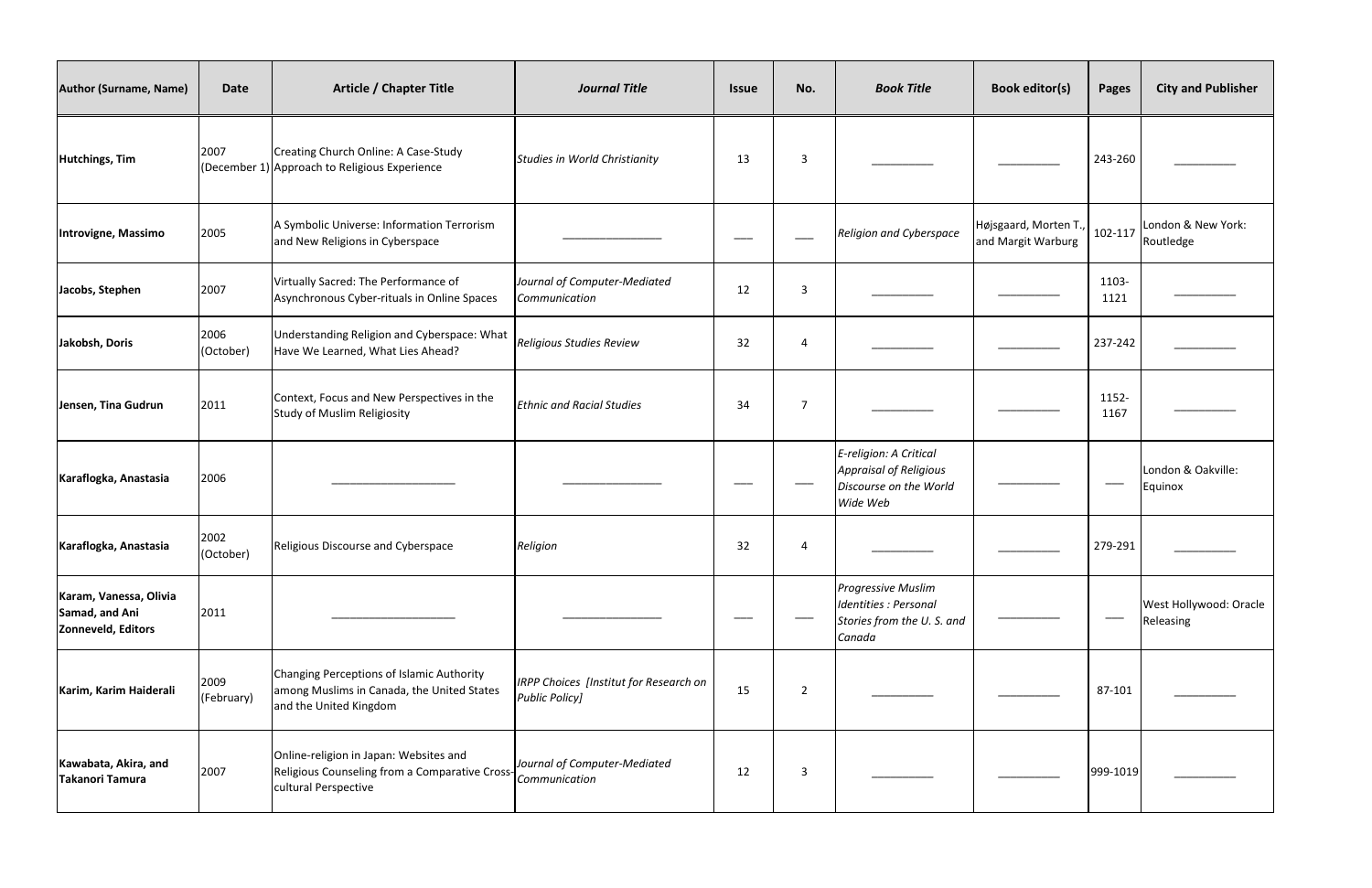| <b>Author (Surname, Name)</b>              | <b>Date</b>                 | <b>Article / Chapter Title</b>                                                                        | <b>Journal Title</b>                                  | <b>Issue</b> | No.            | <b>Book Title</b>                                                                              | <b>Book editor(s)</b>                                       | <b>Pages</b>      | <b>City and Publisher</b>                                                                     |
|--------------------------------------------|-----------------------------|-------------------------------------------------------------------------------------------------------|-------------------------------------------------------|--------------|----------------|------------------------------------------------------------------------------------------------|-------------------------------------------------------------|-------------------|-----------------------------------------------------------------------------------------------|
| Khan, Shahnaz                              | 2002                        |                                                                                                       |                                                       |              |                | <b>Aversion and Desire:</b><br><b>Negotiating Muslim</b><br>Female Identity in the<br>Diaspora |                                                             |                   | <b>Toronto: Women's Press</b>                                                                 |
| Khan, Shahnaz                              | 2002                        | Muslim Women: Negotiations in the Third<br>Space                                                      |                                                       |              |                | Gender, Politics, and<br>Islam                                                                 | Saliba, Therese,<br>Allen, Carolyn, and<br>Judith A. Howard | $\hspace{0.05cm}$ | Chicago: University of<br><b>Chicago Press</b>                                                |
| Khan, Shahnaz                              | 1998<br>(Winter)            | Muslim Women: Negotiations in the Third<br>Space                                                      | Signs                                                 | 23           | $\overline{2}$ |                                                                                                |                                                             | 463-494           | Chicago: University of<br><b>Chicago Press</b>                                                |
| Khan, Shahnaz                              | 1995                        | Race, Gender, and Orientalism: Muta and the<br>Canadian Legal System                                  | Canadian Journal of Women & the<br>Law                | 8            | 1              |                                                                                                |                                                             | 249-261           |                                                                                               |
| Khan, Shahnaz                              | 1995<br>(Spring/Sum<br>mer) | The Veil as a Site of Struggle: The Hejab in<br>Quebec                                                | Canadian Woman Studies                                | 15           | $2 - 3$        |                                                                                                |                                                             | 146-152           |                                                                                               |
| Khan, Shahnaz                              | 1993                        | Canadian Muslim Women and Shari'a Law: A<br>Feminist Response to 'Oh! Canada!'                        | Canadian Journal of Women & the<br>Law                | 6            | 1              |                                                                                                |                                                             | $52 - 65$         |                                                                                               |
| Khanson, Qamrul A.                         | 2009<br>(January 1)         | Muslim Integration in Canada                                                                          | Dialogue & Alliance                                   | 23           | $1 - 2$        |                                                                                                |                                                             | 94-98             |                                                                                               |
| Kluver, Randolph, and<br>Pauline H. Cheong | 2007                        | Technological Modernization, the Internet, and Journal of Computer-Mediated<br>Religion in Singapore  | Communication                                         | 12           | 3              |                                                                                                |                                                             |                   |                                                                                               |
| <b>Kort, Alexis</b>                        | 2005<br>(December 1)        | Dar al-Cyber Islam: Women, Domestic<br>Violence, and the Islamic Reformation on the<br>World Wide Web | Journal Of Muslim Minority Affairs<br>[serial online] | 25           | 3              |                                                                                                |                                                             | 363-383           |                                                                                               |
| Larsson, Göran                             | 2011                        |                                                                                                       |                                                       |              |                | Muslims and the New<br>Media: Historical and<br><b>Contemporary Debates</b>                    |                                                             | $\qquad \qquad -$ | Farnham & Burlington:<br>Ashgate Publishing<br>Limited & Ashgate<br><b>Publishing Company</b> |
| Larsson, Göran                             | 2007<br>(June)              | Cyber-Islamophobia? The Case of WikiIslam                                                             | Contemporary Islam                                    | $\mathbf 1$  | $\mathbf 1$    |                                                                                                |                                                             | 53-67             |                                                                                               |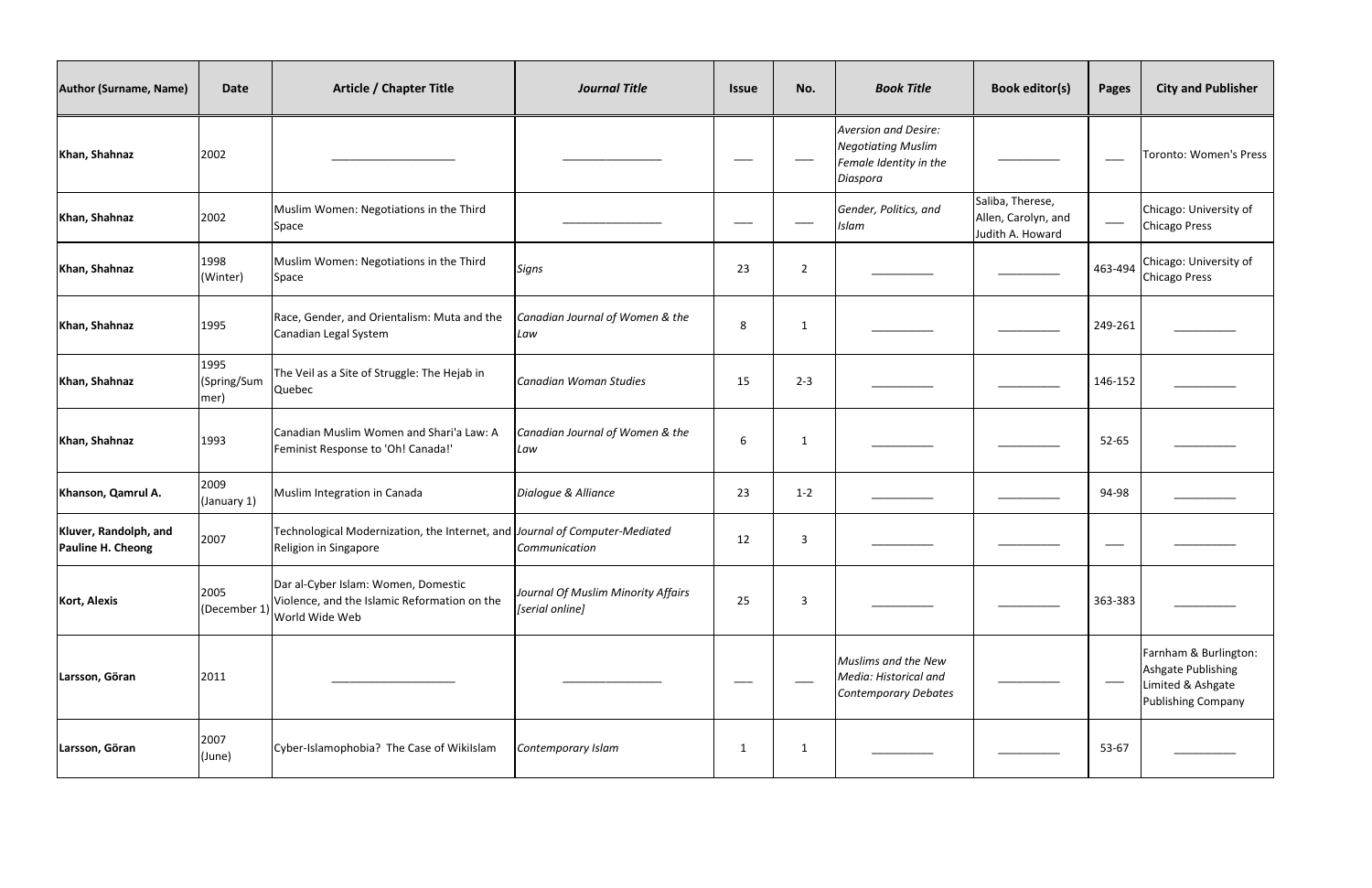| <b>Author (Surname, Name)</b>                     | <b>Date</b>        | <b>Article / Chapter Title</b>                                                                                                        | <b>Journal Title</b>                            | <b>Issue</b> | No.            | <b>Book Title</b>                                                                                                        | <b>Book editor(s)</b>                                                                 | <b>Pages</b>      | <b>City and Publisher</b>           |
|---------------------------------------------------|--------------------|---------------------------------------------------------------------------------------------------------------------------------------|-------------------------------------------------|--------------|----------------|--------------------------------------------------------------------------------------------------------------------------|---------------------------------------------------------------------------------------|-------------------|-------------------------------------|
| Leman, Johan                                      | 2009               | The 'Empowering' Impact of the Internet (or<br>the 'Virtual') on Europe's Immigrant Muslim<br>Minorities                              |                                                 |              |                | In-Between Spaces:<br><b>Christian and Muslim</b><br>Minorities in Transition in<br><b>Europe and the Middle</b><br>East | Timmerman,<br>Christiane, Leman,<br>Johan, Roos,<br>Hannelore, and<br>Barbara Segaert |                   | 193-201 Brussels: P.I.E. Peter Lang |
| Lerner, Melissa Y.                                | 2010<br>(December) | Connecting the Actual with the Virtual: The<br>Internet and Social Movement Theory in the<br>Muslim World-The Cases of Iran and Egypt | Journal of Muslim Minority Affairs              | 30           | 4              |                                                                                                                          |                                                                                       | 554-574           |                                     |
| Lövheim, Mia and Alf G.<br>Linderman              | 2005               | Constructing Religious Identity on the Internet                                                                                       |                                                 |              |                | Religion and Cyberspace                                                                                                  | Højsgaard, Morten T.<br>and Margit Warburg                                            | 121-137           | London & New York:<br>Routledge     |
| <b>Maxwell, Patrick</b>                           | 2002<br>(October)  | Virtual Religion in Context                                                                                                           | Religion                                        | 32           | 4              |                                                                                                                          |                                                                                       | 343-354           |                                     |
| MacWilliams, Mark W.                              | 2002<br>(October)  | Introduction to the Symposium                                                                                                         | Religion                                        | 32           | 4              |                                                                                                                          |                                                                                       | 277-278           |                                     |
| MacWilliams, Mark W.                              | 2002<br>(October)  | Virtual Pilgrimages on the Internet                                                                                                   | Religion                                        | 32           | 4              |                                                                                                                          |                                                                                       | 315-335           |                                     |
| <b>Mansson McGinty, Anna</b>                      | 2012               | "Faith Drives Me to Be an Activist" Two<br>American Muslim Women on Faith, Outreach,<br>and Gender                                    | Muslim World                                    | 102          | $\overline{2}$ |                                                                                                                          |                                                                                       | 371-389           |                                     |
| Marcotte, Roxanne D.                              | 2010<br>(September | Muslim Women in Canada: Autonomy and<br>Empowerment                                                                                   | Journal of Muslim Minority Affairs              | 30           | $\mathbf{3}$   |                                                                                                                          |                                                                                       | 357-373           |                                     |
| Mishra, Smeeta, and Gaby $\vert_{2010}$<br>Semann |                    | Islam in Cyberspace: South Asian Muslims in<br>American Log In                                                                        | Journal of Broadcasting and Electronic<br>Media | 54           | $\mathbf{1}$   |                                                                                                                          |                                                                                       | 51-78             |                                     |
| Moghissi, Haideh                                  | 2010               | Changing Spousal Relations in Diaspora:<br>Muslims in Canada                                                                          |                                                 |              |                | Muslim Diaspora in the<br><b>West: Negotiating</b><br>Gender, Home and<br><b>Belonging</b>                               | Moghissi, Haideh,<br>and Halleh Ghorasi                                               | $\qquad \qquad -$ | Burlington: Ashgate                 |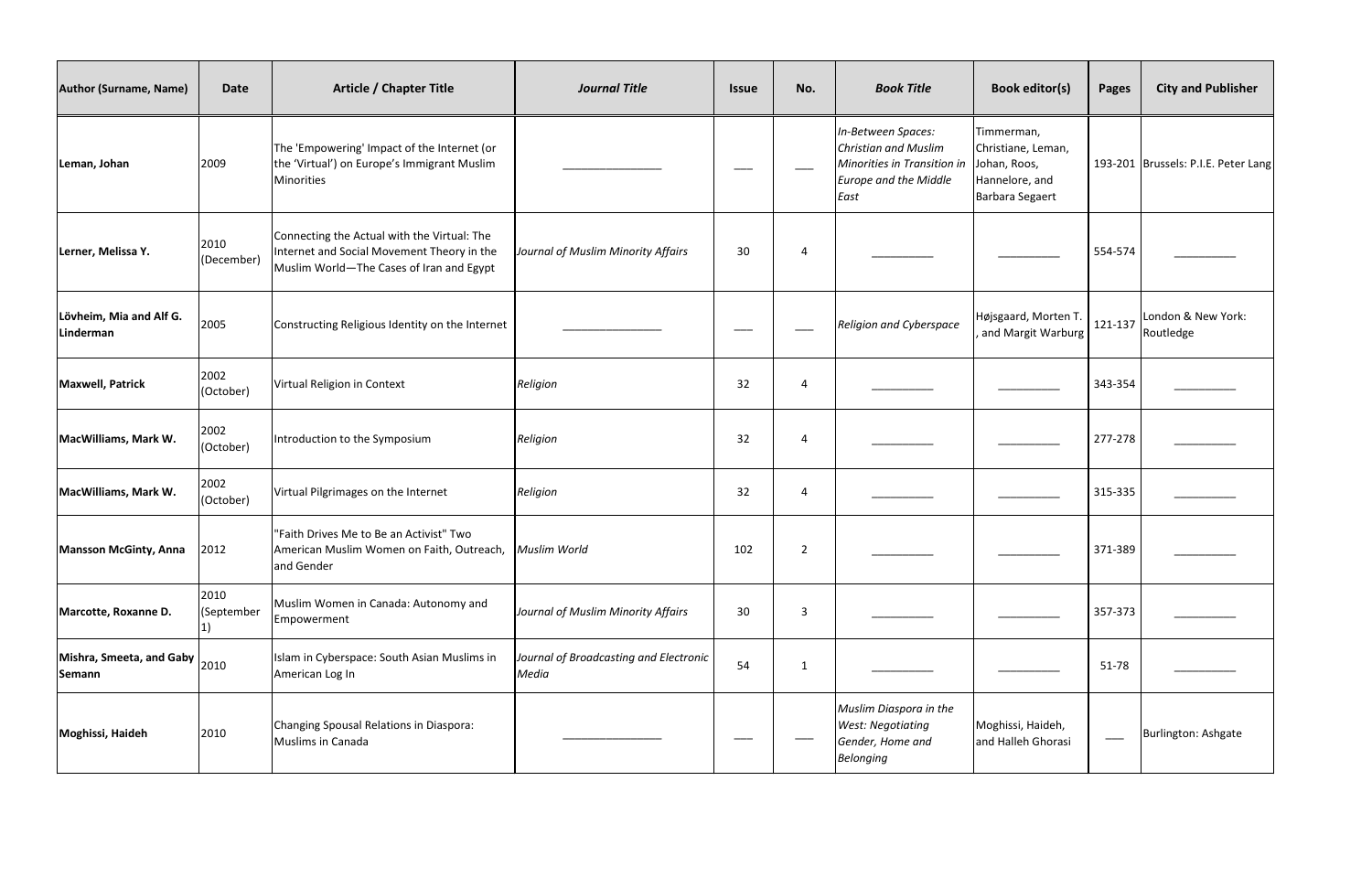| <b>Author (Surname, Name)</b>                                              | <b>Date</b>                 | <b>Article / Chapter Title</b>                                                                                      | <b>Journal Title</b>                  | <b>Issue</b> | No.            | <b>Book Title</b>                                                | <b>Book editor(s)</b>                                      | <b>Pages</b>                                | <b>City and Publisher</b>                                |
|----------------------------------------------------------------------------|-----------------------------|---------------------------------------------------------------------------------------------------------------------|---------------------------------------|--------------|----------------|------------------------------------------------------------------|------------------------------------------------------------|---------------------------------------------|----------------------------------------------------------|
| Moghissi, Haideh                                                           | 2009<br>(Winter-<br>Spring) | Age of Diaspora: Iranian Seniors in Toronto                                                                         | Arab Studies Quarterly (ASQ)          | 31           | $1 - 2$        |                                                                  |                                                            | 105-119                                     |                                                          |
| Moghissi, Haideh, Saeed<br>Rahnema, and Mark J.<br>Goodman, Editors        | 2009                        |                                                                                                                     |                                       |              |                | Diaspora by Design:<br>Muslims in Canada and<br><b>Beyond</b>    | Moghissi, Haideh,<br>Saeed Rahnema, and<br>Mark J. Goodman | $\hspace{1.5cm} \overbrace{\hspace{1.5cm}}$ | Toronto: University of<br><b>Toronto Press</b>           |
| Moghissi, Haideh                                                           | 2006                        |                                                                                                                     |                                       |              |                | Muslim Diaspora: Gender,<br>Culture and Identity                 |                                                            |                                             | London & New York:<br>Routledge                          |
| Moghissi, Haideh                                                           | 1999<br>(Spring)            | Away from Home: Iranian Women,<br>Displacement Cultural Resistance and Change                                       | Journal of Comparative Family Studies | 30           | $\overline{2}$ |                                                                  |                                                            | 207-217                                     |                                                          |
| O'Leary, Stephen D.                                                        | 2005                        | Utopian and Dystopian Possibilities of<br>Networked Religion in the New Millennium                                  |                                       |              |                | Religion and Cyberspace                                          | Højsgaard, Morten T.,<br>and Margit Warburg                | 38-49                                       | London & New York:<br>Routledge                          |
| Piela, Anna                                                                | 2011<br>(October 1)         | Piety as a Concept Underpinning Muslim<br>Women's Online Discussions of Marriage and<br><b>Professional Career</b>  | Contemporary Islam [serial online]    | -5           | 3              |                                                                  |                                                            | 249-265                                     |                                                          |
| Piela, Anna                                                                | 2010,<br>(September         | Muslim Women's Online Discussions of Gender <i>Journal Of Muslim Minority Affairs</i><br>Relations in Islam         | [serial online]                       | 30           | 3              |                                                                  |                                                            | 425-435                                     |                                                          |
| Piff, David, and Margit<br><b>Warburg</b>                                  | 2005                        | Seeking for Truth: Plausibility Alignment on a<br>Baha'i Email List                                                 |                                       |              |                | <b>Religion and Cyberspace</b>                                   | Højsgaard, Morten T.<br>and Margit Warburg                 | 67-85                                       | London & New York:<br>Routledge                          |
| Predelli, Line Nyhagen                                                     | 2004<br>(August)            | Interpreting Gender in Islam: A Case Study of<br>Immigrant Muslim Women in Oslo, Norway                             | <b>Gender and Society</b>             | 18           | 4              |                                                                  |                                                            | 473-493                                     |                                                          |
| Ramji, Rubina                                                              | 2008                        | Being Muslim and Being Canadian: How Second<br>Generation Muslim Women Create Religious<br>Identities in Two Worlds |                                       |              |                | Women and Religion in<br>the West: Challenging<br>Secularization | Kristin Aune, Sonya<br>Sharma, and Giselle<br>Vincett      | 195-205                                     | <b>Burlington &amp; Hampshire:</b><br>Ashgate Publishing |
| Rangoonwala, Fatima,<br>Susan R. Sy, and Russ K. E. 2011<br><b>Epinoza</b> |                             | Muslim Identity, Dress Code Adherence and<br>College Adjustment Among American Muslim<br>Women                      | Journal of Muslim Minority Affairs    | 31           | $\overline{2}$ |                                                                  |                                                            | 231-241                                     |                                                          |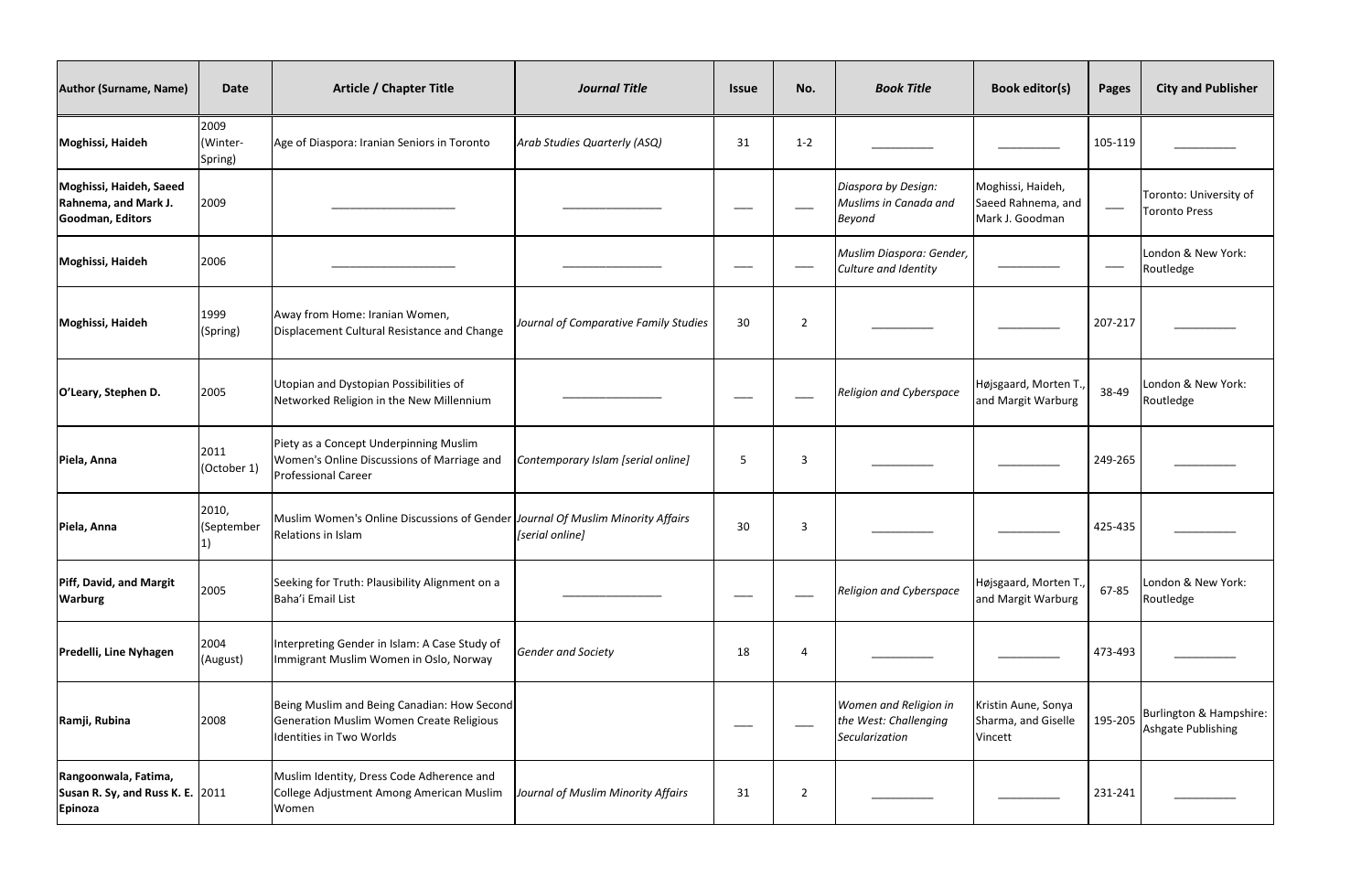| <b>Author (Surname, Name)</b> | <b>Date</b>       | <b>Article / Chapter Title</b>                                                                                                                                | <b>Journal Title</b>               | <b>Issue</b> | No.     | <b>Book Title</b>                                                                                                                                                      | <b>Book editor(s)</b>                                         | <b>Pages</b> | <b>City and Publisher</b>                                                                           |
|-------------------------------|-------------------|---------------------------------------------------------------------------------------------------------------------------------------------------------------|------------------------------------|--------------|---------|------------------------------------------------------------------------------------------------------------------------------------------------------------------------|---------------------------------------------------------------|--------------|-----------------------------------------------------------------------------------------------------|
| Richardson, E. Allen          | 1981              |                                                                                                                                                               |                                    |              |         | Islamic Cultures in North<br>America: Patterns of<br><b>Belief and Devotion of</b><br><b>Muslims from Asian</b><br>Countries in the United<br><b>States and Canada</b> |                                                               |              | New York: Pilgrim Press                                                                             |
| Roberson, B. A., Editor       | 2003              |                                                                                                                                                               |                                    |              |         | Shaping the Current<br><b>Islamic Reformation</b>                                                                                                                      | Roberson, B. A.                                               |              | London, & Portland, OR:<br><b>Frank Cass</b>                                                        |
| Sands, Kristin Zahra          | 2010<br>(April)   | Muslims, Identity and Multimodal<br>Communication on the Internet                                                                                             | Contemporary Islam                 | 4            | 1       |                                                                                                                                                                        |                                                               | 139-155      |                                                                                                     |
| Schmidt, Garbi                | 2008              | Being Seen by Many Eyes: Muslim Immigrant<br>Women in the United States                                                                                       |                                    |              |         | Women and Religion in<br>the West: Challenging<br>Secularization                                                                                                       | Aune, Kristin,<br>Sharma, Sonya and<br><b>Giselle Vincett</b> | 207-219      | Burlington & Hampshire:<br>Ashgate Publishing                                                       |
| Schmidt, Garbi                | 2005<br>(October) | The Transnational Umma - Myth or Reality?<br>Examples from the Western Diasporas                                                                              | Muslim World                       | 95           | 4       |                                                                                                                                                                        |                                                               | 575-586      |                                                                                                     |
| Schmidt, Garbi                | 2004<br>(April 1) | Islamic Identity Formation among Young<br>Muslims: The Case of Denmark, Sweden and<br>the United States                                                       | Journal of Muslim Minority Affairs | 24           |         |                                                                                                                                                                        |                                                               | $31 - 45$    |                                                                                                     |
| Schmidt, Garbi                | 2002<br>(March 1) | Dialectics of Authenticity: Examples of<br>Ethnification of Islam among Young Muslims in  "Islam in the West" in Muslim World<br>Sweden and the United States |                                    | 92           | $1 - 2$ |                                                                                                                                                                        | Yazbeck, Yvonne<br>Haddad, and Jane I.<br>Smith               | $1 - 208$    |                                                                                                     |
| Selby, Jennifer               | 2012              |                                                                                                                                                               |                                    |              |         | <b>Questioning French</b><br>Secularism: Gender<br>Politics and Islam in a<br><b>Parisian Suburb</b>                                                                   |                                                               |              | New York: Palgrave<br>Macmillan                                                                     |
| Shade, Leslie Regan           | 2002              |                                                                                                                                                               |                                    |              |         | Gender and Community in<br>the Social Construction of<br>the Internet                                                                                                  |                                                               |              | New York; Washington;<br>Baltimore; Frankfurt am<br>Main; Berlin; Brussels;<br>Vienna; Oxford: Lang |